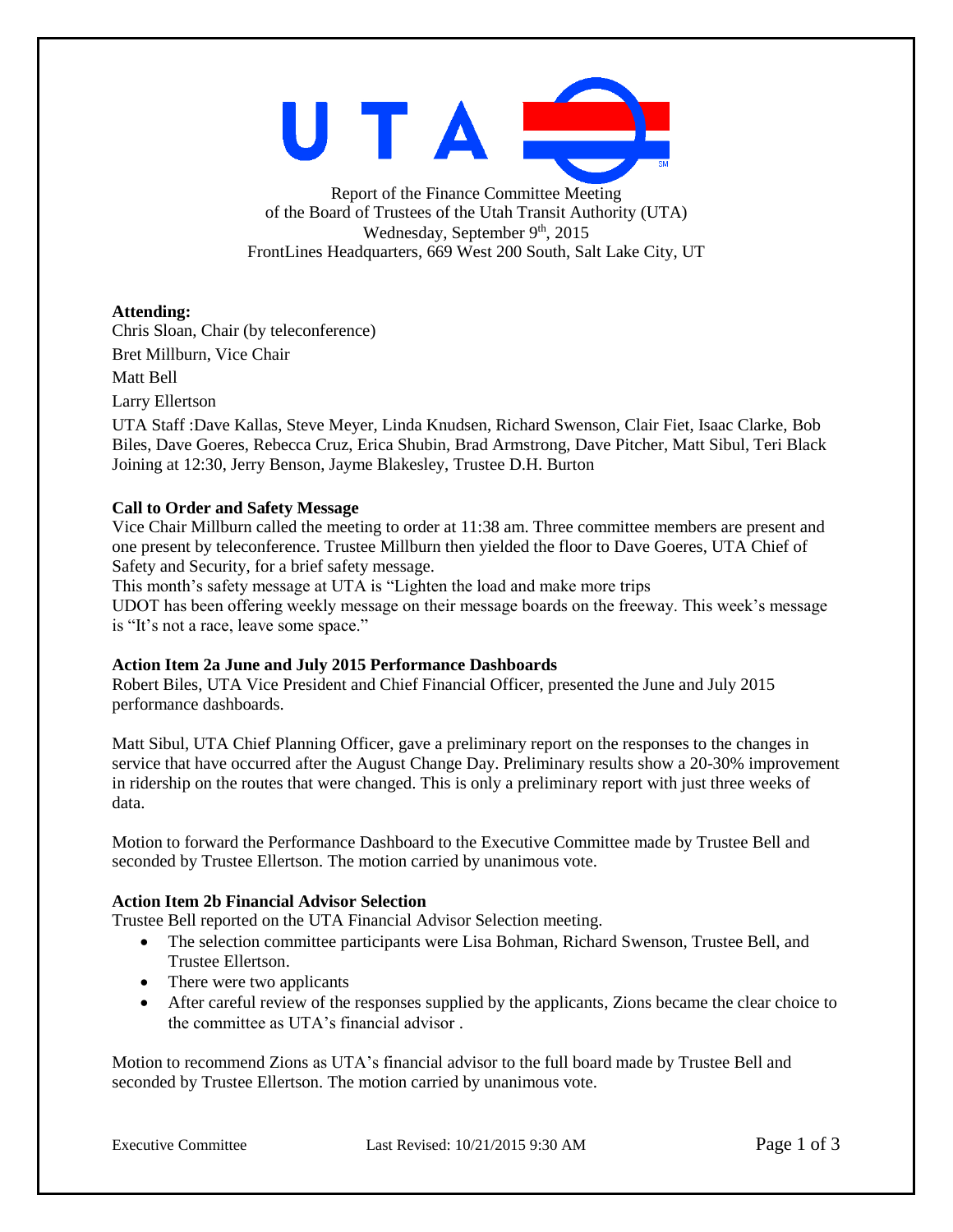#### **Action Item 2c Amendment to the 2013 Restated Retirement Plan**

Robert Biles presented a report from the Pension Committee on several actuarial valuation assumption changes which were approved including:

- Reducing the investment return and discount rate from 7.50% to 7.25% which better matches long-term earning assumptions.
- Changing the life expectancy assumption from the 2000 table to the 2014 table which reflects a longer life expectancy.
- Change in the definition of a spouse to "Spouse means the Participant's lawful spouse as determined under the jurisdiction in which the Participant was married."

Motion made to present the First Amendment to the 2013 Restated Retirement Plan to the Executive Committee made by Trustee Ellertson and seconded by Trustee Bell. The motion carried by unanimous vote.

#### **Consent Items 3a**

- June 2015 Financial Statements
- July 2015 Financial Statements
- Finance Committee Report of July 8, 2015

Motion made to approve these items as a block made by Trustee Bell and seconded by Trustee Ellertson. The motion carried by unanimous vote.

#### **Update on Referendum**

Dave Kallas, Senior Advisor to the Chief Executive Officer of UTA, presented an update on the tax referendum:

- The Transportation Coalition launched last month
- The language will be the same on the ballot for all counties affected
- UTA staff has been notified regarding restrictions on political campaigning.
- Meetings with mayors and commissioners have been scheduled
- UTA will do some radio marketing
- UTA's website will provide information on what UTA will do with additional money should the referendum be approved
- This vote will be by mail and will be a different dynamic

Trustee Ellertson commented that "one penny for every \$4 spent" is misleading and it is closer to one penny for every \$7-8 spent

#### **Item 4a Risk Management Program**

Dave Pitcher, UTA Claims and Insurance Manager, presented information regarding UTA's risk management program. Items discussed are attached.

#### **Closed Session**

No closed session today

#### **Next Finance Committee Meeting on Oct. 7**

- Procurement compliance
- Preventative maintenance
- Trustee Sloan requested that all committee members forward their suggestions for topics or questions to him